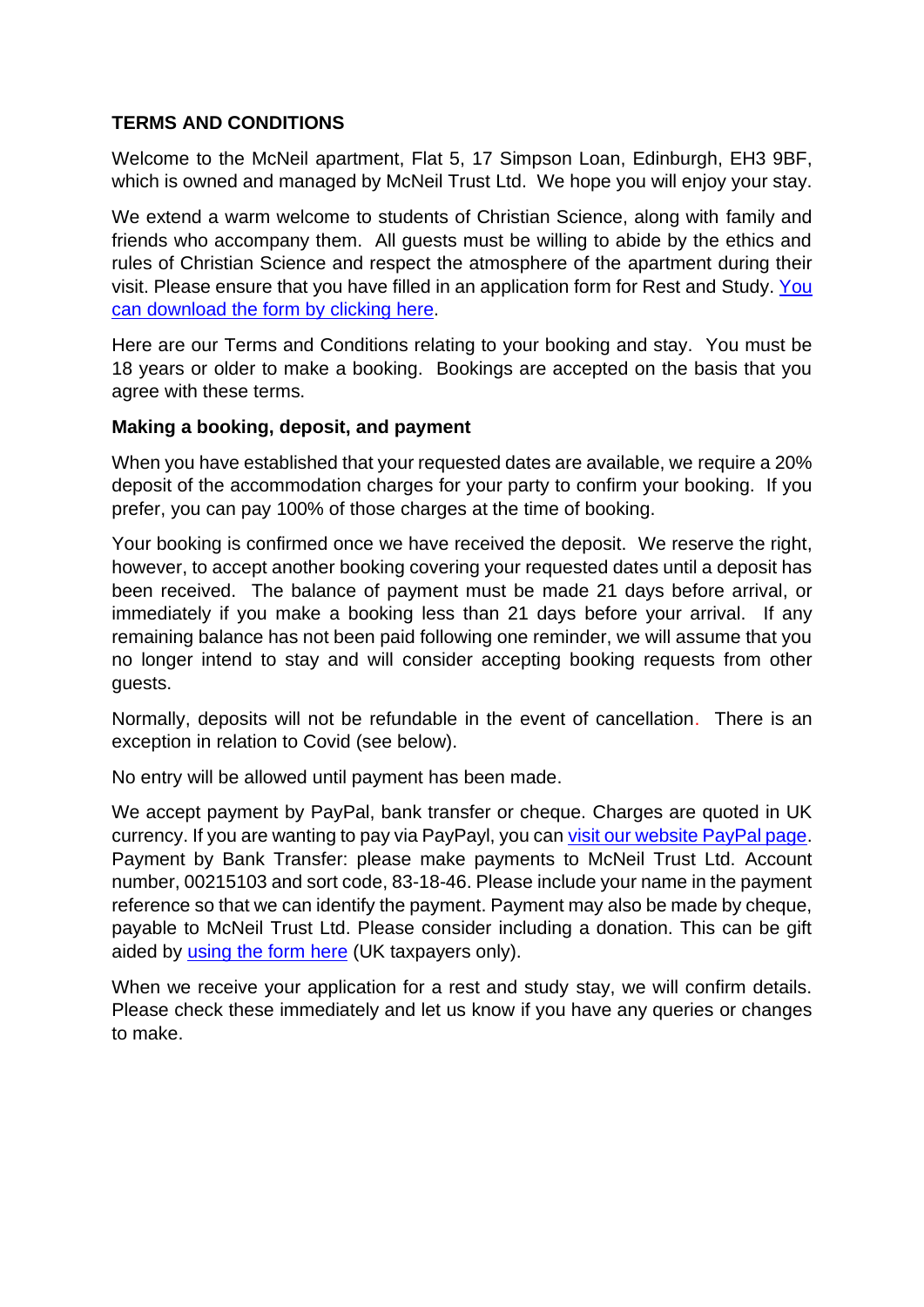# **Cancellation**

We reserve the right to cancel a booking if situations arise which make a stay impossible. Examples might include health and safety issues, events such as water contamination, interruptions to energy supplies, local emergencies, governmentimposed restrictions, fire, flood or other events or circumstances beyond our reasonable control.

If an event occurs leading to our need to cancel your booking, we will refund in full any payments made. Please make sure that you have travel insurance as McNeil Trust Ltd will not be responsible for any additional costs such as travel costs.

# **Covid**

If you experience Covid symptoms, and these have not been met metaphysically, before travelling to the apartment, please comply with any legal requirements and guidance for testing in Scotland and where you live. The Scottish rules can be found on the Scottish Government website at [https://www.gov.scot/coronavirus-covid-19/.](https://www.gov.scot/coronavirus-covid-19/) If you are not allowed to travel, your deposit and any other advance payments made to McNeil Trust will be refunded to you on receipt of a copy of a positive test result

If you experience Covid symptoms whilst at the apartment, you, and anyone staying with you, must comply with the legal requirements and guidance of the Scottish Government. These can be found at [https://www.gov.scot/coronavirus-covid-19/.](https://www.gov.scot/coronavirus-covid-19/)

You will be required to self-isolate until there is a negative test result or, if there is a positive test result for anyone in the apartment, for everyone to self-isolate 10 days. We will charge you for the additional days that you have to stay beyond your original booking.

In the event of your having to self-isolate at the apartment, you must inform the Manager of McNeil Trust.

# **Guest names**

We ask you to provide names and contact details of guests. This will help us to follow any Test and Protect needs required. We will also ask all guests to sign the GDPR consent form, so that we might be in contact with you about any future offers or updates. By arrangement, other guests can be added to your party following your initial booking; if this occurs, there are further charges for each additional guest. (See Rates on our website.)

# **Duration of stay and cleaning**

The maximum stay will normally be 28 days. For stays of more than seven days, we will need access for our cleaning contractor to clean the apartment and change bedding linen and towels. You must keep the apartment in a clean condition, any additional cleaning needs may be charged.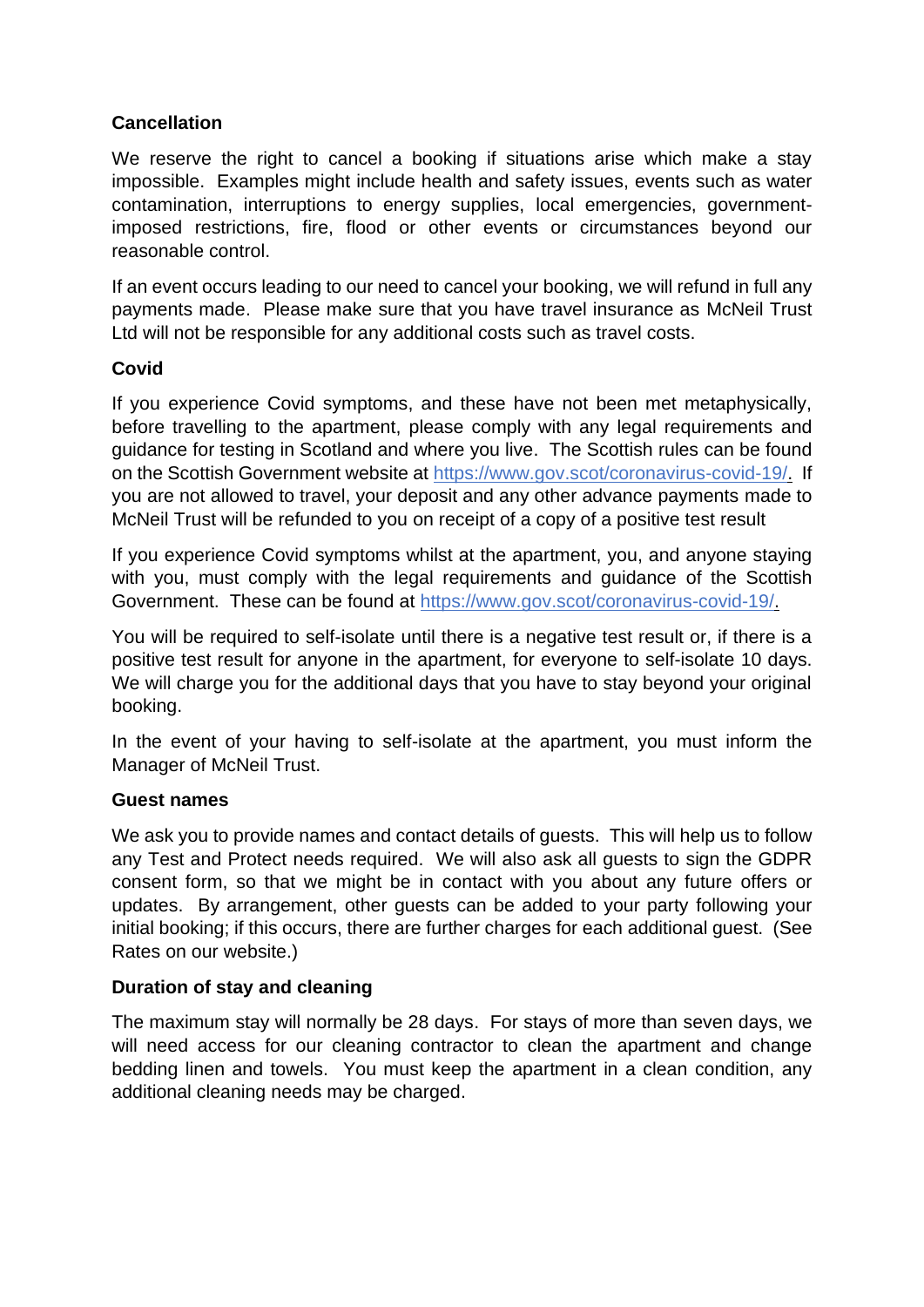# **Arrival and departure**

Normally, arrivals should be after 3.30 pm and departures by 10 a.m. This is to give time for our cleaning contractor to clean and prepare the apartment between bookings. We need an approximate arrival time so that you can be met on arrival. If your planned arrival time differs from these times, please discuss with the Manager of McNeil Trust and we will do our best to accommodate your needs.

### **During your stay**

We will use reasonable care and skill in hosting your stay, particularly in relation to fire, health and safety, maintenance and cleanliness, local and national regulations, and owners' liabilities for property insurance. We expect you and your guests to show reasonable consideration to others in the building.

In case of need, you may contact the Manager of McNeil Trust at [contact@mcneilhouse.org](mailto:contact@mcneilhouse.org) or on +44 (0)131 337 2202.

#### **Pets**

In line with the title deed conditions of properties in the Quartermile development, only one dog is permitted in the apartment. A dog may not be left alone in the apartment and must be kept on a lead in the Quartermile gardens. It goes without saying that you must clean up after your dog.

#### **Damages or Breakages**

If you are unfortunate enough to break or damage property during your stay, please inform the Manager of McNeil Trust immediately so that repairs/replacements can be sourced. Depending on the nature of any damage you may need to cover part or all of the costs.

# **Parking**

We provide one allocated parking space in the Underground Quartermile Carpark, space number 318, as part of the rental. Do not park in another allocated bay. You must return any carpark passes on departure. if you fail to do so the cost of a replacement pass will be charged to you.

#### **Keys**

You must return keys when leaving. Lost or missing keys will be chargeable.